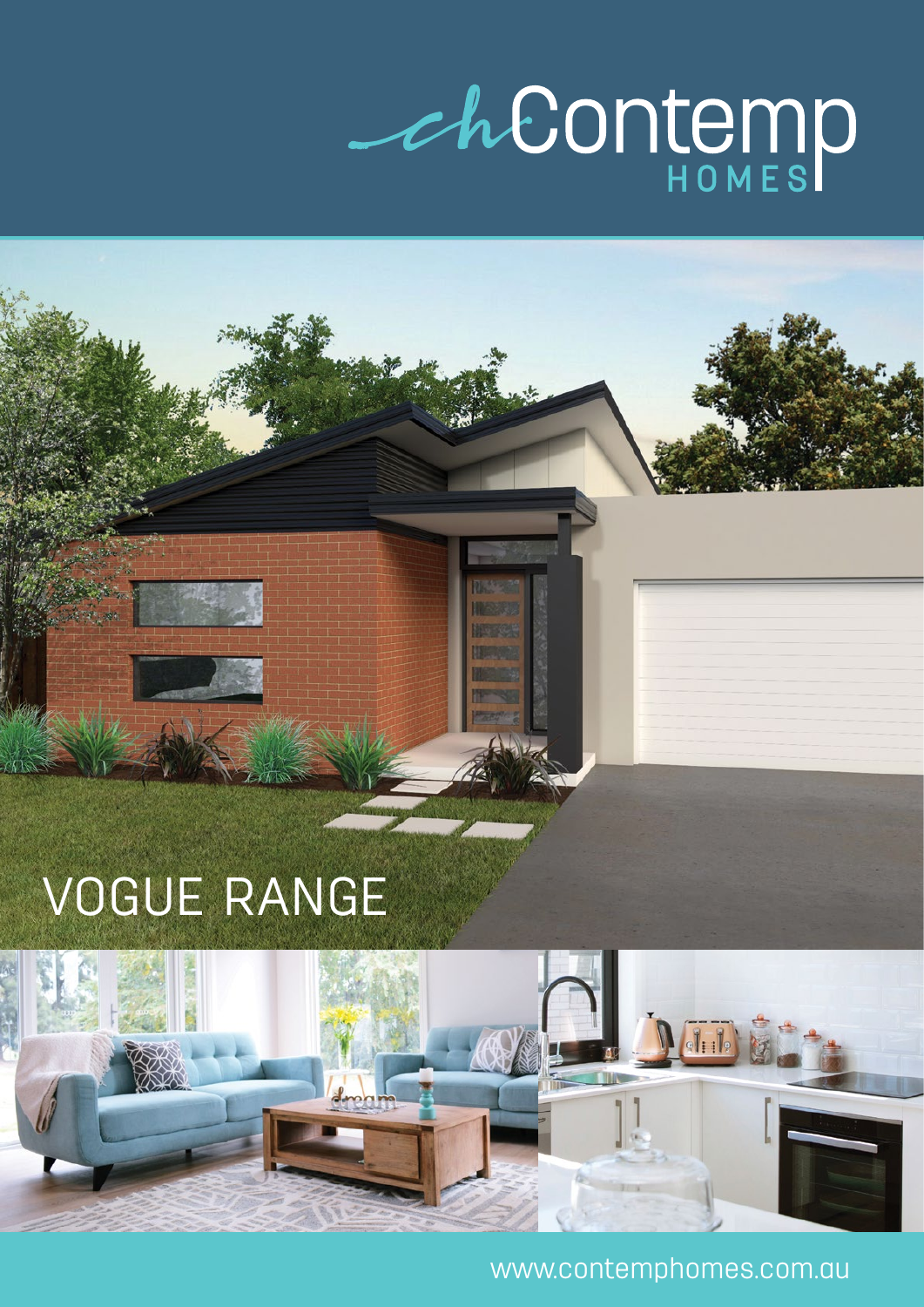Vogue 28





An easy flow sleek plan with clean lines and large open spaces adaptable for most blocks



|                                  | WULIN III INODU ULI LIIBUILU<br>Separate Lounge<br>Alfresco Area<br>2550mm Ceilings<br>Indoor/Outdoor<br><b>Entertaining Area</b>                          |
|----------------------------------|------------------------------------------------------------------------------------------------------------------------------------------------------------|
| <b>HOME</b><br><b>DIMENSIONS</b> | Living Area 183m <sup>2</sup><br>Garage Area $41m^2$<br>Alfresco Area 33m <sup>2</sup><br>Portico 5m <sup>2</sup><br>Total Area 262m <sup>2</sup> (28.2sq) |
|                                  | House Width 13.25m<br>House Length 22.85m                                                                                                                  |
|                                  | Min <b>Block Width</b> IAm                                                                                                                                 |

**Min. Block Width** 16m **Min. Block Length** 33m

www.contemphomes.com.au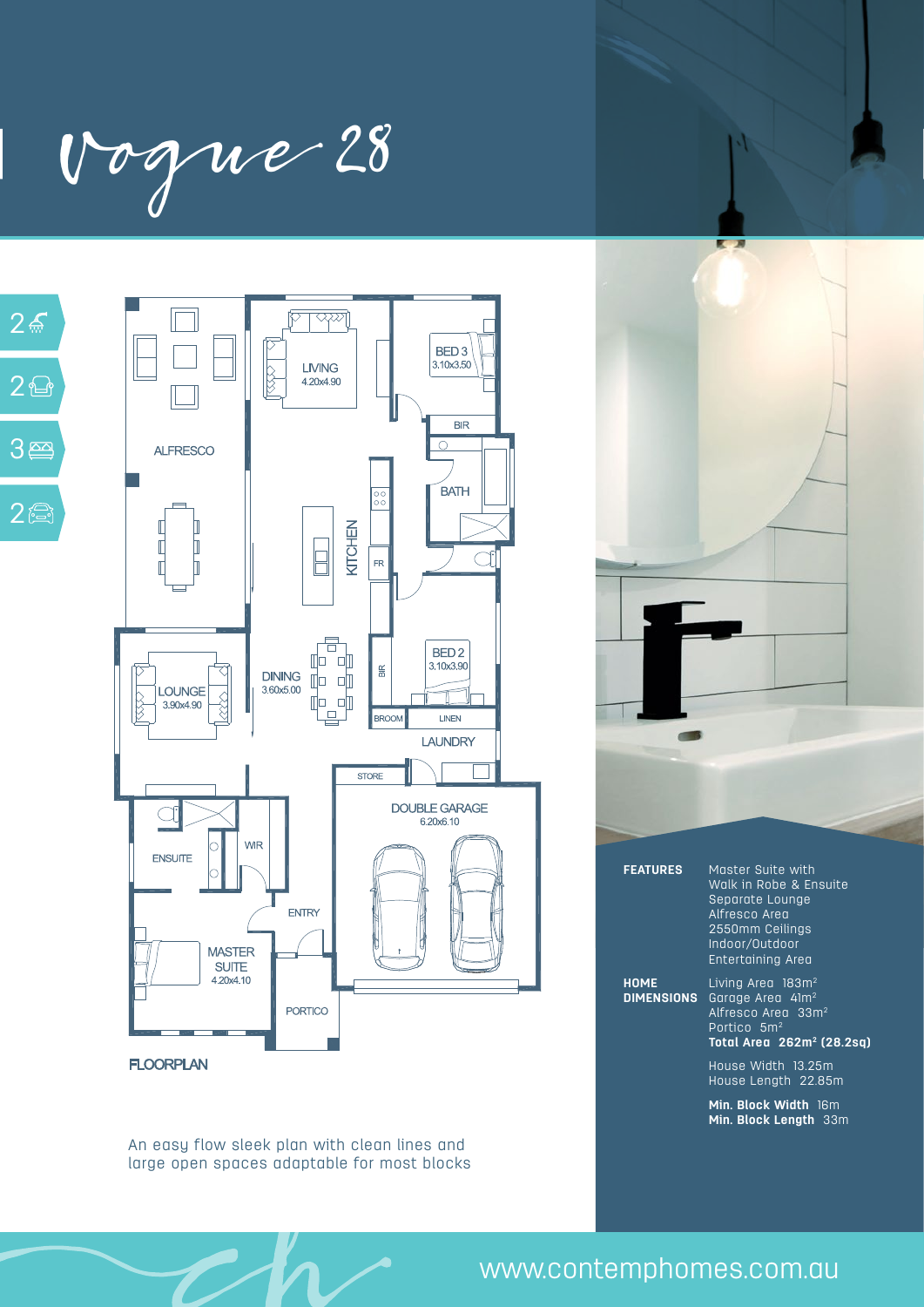

| Vogue 30





## **FLOORPLAN**

High ceiling allows generous natural light to come into the main areas

| <b>FEATURES</b> | Master Suite with<br>Walk in Robe & Ensuite<br>Separate Lounge<br>Alfresco Area<br>2550mm Ceilings<br>Indoor/Outdoor<br>Entertaining Area |
|-----------------|-------------------------------------------------------------------------------------------------------------------------------------------|
| <b>HOME</b>     | Living Area 210m <sup>2</sup>                                                                                                             |

|                             | Walk in Robe & Ensuite<br>Separate Lounge<br>Alfresco Area<br>2550mm Ceilings<br>Indoor/Outdoor<br><b>Entertaining Area</b>                                                             |
|-----------------------------|-----------------------------------------------------------------------------------------------------------------------------------------------------------------------------------------|
| <b>HOME</b>                 | Living Area 210m <sup>2</sup><br><b>DIMENSIONS</b> Garage Area 41m <sup>2</sup><br>Alfresco Area 28m <sup>22</sup><br>Portico 5m <sup>2</sup><br>Total Area 284m <sup>2</sup> (30.57sg) |
|                             | House Width 13.78m<br>House Length 25.18m                                                                                                                                               |
|                             | Min. Block Width 17m<br>Min. Block Length 35m                                                                                                                                           |
| <b>UPGRADES</b> 4th Bedroom | Walk in Pantry                                                                                                                                                                          |